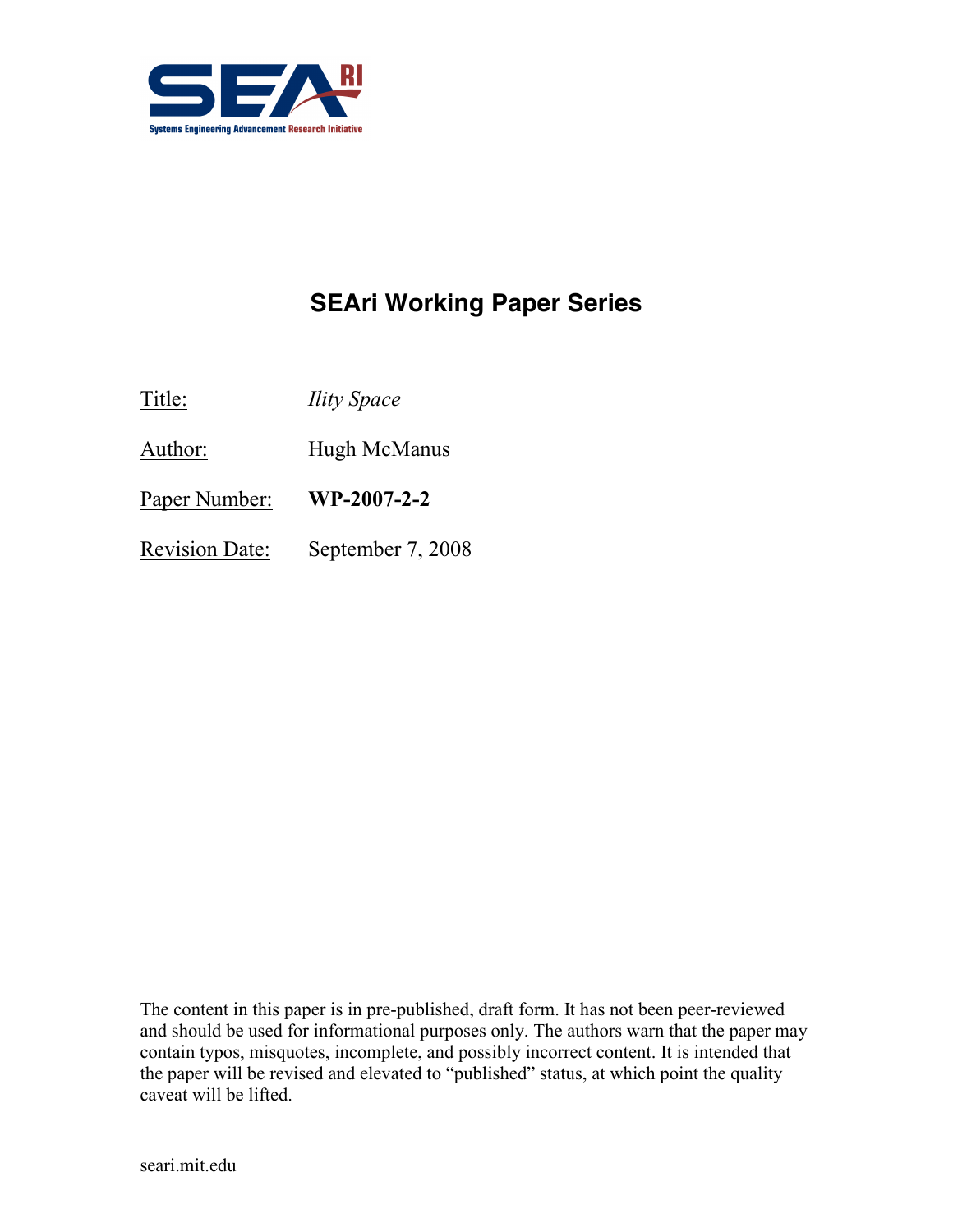## Notes on "Ility Space" A SEAri Working Paper by Dr. Hugh McManus, 11/7/06, Updated 9/7/08



The point of ilities is that the system can maintain or even improve function in the presence of change. The diagram above is a framework for thinking about the kinds of change that can be / need to be considered. The point is similar to the "mad-lib" diagram in the uncertainties paper<sup>1</sup> – one can take a given approach, and trace it through the above space, as a way of organizing ones thoughts and developing a holistic view of how the various ilities relate to one another and to other aspects of the design process.

Note that this is all a brainstorm level process – it is probably non-rigorous in a variety of ways, could use a lot more thought, and may ultimately prove non-useful, but it is the product of a group consensus so far.

 $\overline{a}$ 

<sup>&</sup>lt;sup>1</sup> McManus, H., and Hastings, D., "A Framework for Understanding Uncertainty and its Mitigation and Exploitation in Complex Systems," IEEE Engineering Management Review, Vol. 34, No. 3, 2006, pp. 81- 94.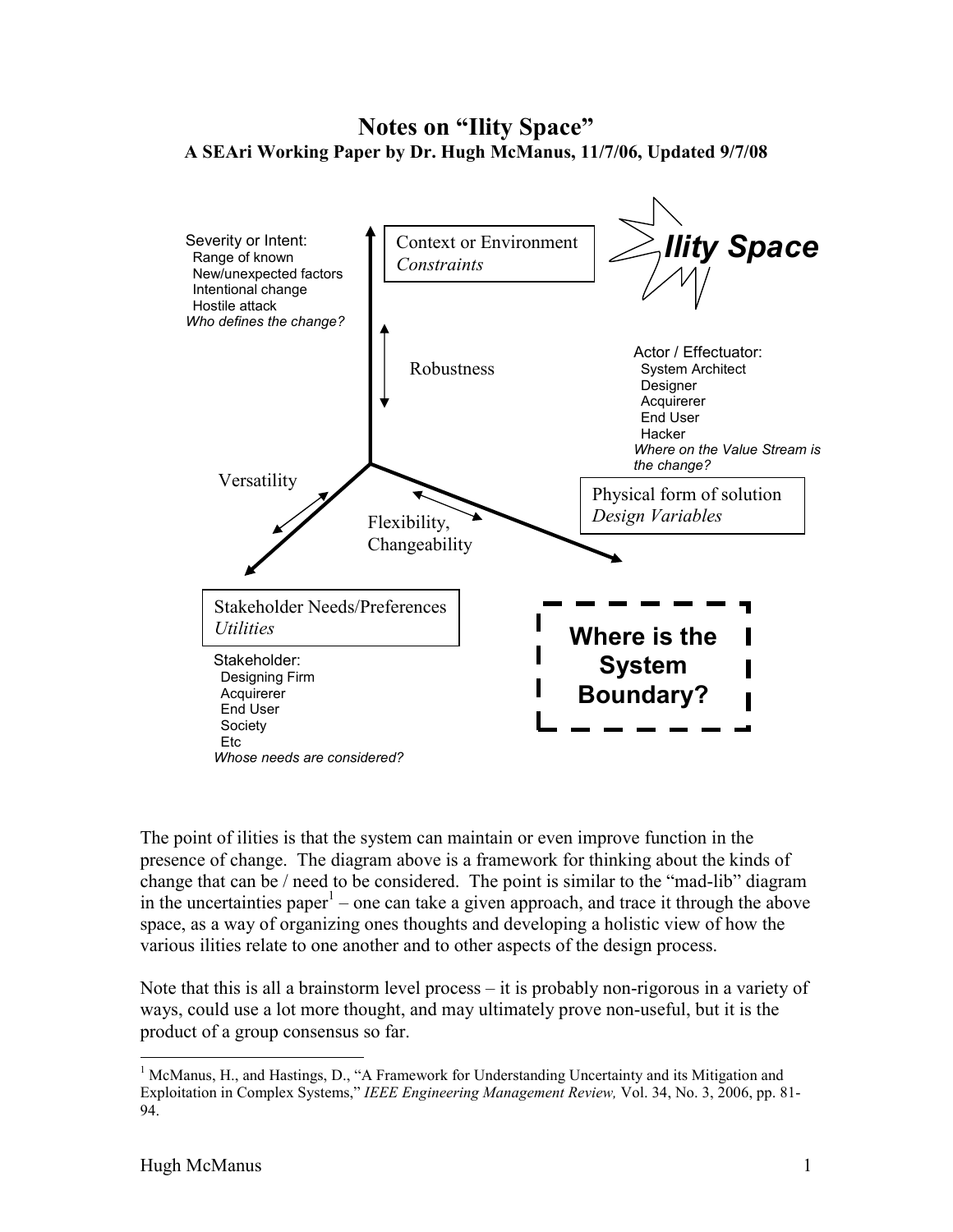#### Features of Ility Space:

Axes: these are the things that change. The three axes are, as far as we can see, fully orthogonal at least for a given choice of system boundary – more on that later. The three things that can change over a system lifetime are the system itself (an object or group of objects in physical space, represented in MATE by the design variables); the needs/desires of stakeholders (a perceived abstraction in the minds of the stakeholders, represented in MATE by the Utilities), and the environment (most abstractly, physical and financial space outside of the system boundary, represented by MATE as constraints, both explicit and embedded in the modeling of the physical reality in which the system operates). Note these are not single-dimension axes per se; only in an extremely simple case (one monotonic variable on each axis) could you actually plot anything quantitatively in this space.

They are consistent with Adam Ross's framework<sup>2</sup> (the noisy colorful box) in that you can reduce them to the same simple analogy. The physical form axis represents the color and noisiness, as well as other, perhaps initially unspecified, design variables. The needs axis contains articulated and perhaps unarticulated needs. The environment axis contains things that affect the users perception of value from the boxes (lighting, acoustic tile...) as well as things that may affect funciton (temperature?) and even threats such as fire or people who hate colorful objects that emit sound.

Note that statically, this is basically a tradespace representation with an environment axis, and is not very useful. The point is things *move* in this space; various types of movement represent various sorts of ilities. Next to each axis is a description of what happens if a system can move on that axis. An unchanging system that can face various environments and retain value delivery, is *robust*. An unchanging system that satisfies a variety of needs is versatile. A system which can change is, well, *changeable*;<sup>3</sup> what is interesting is how the system changes in response to changes on the other axes. For example:

- If needs of stakeholders change and the system can be changed by some agent to meet this need, it is *flexible*. On the space, the system has moved on both the need and design dimensions
- If the need or environment changes and the system can change itself to satisfy the needs, it is adaptable. On the space, the system moves in two or three dimensions.
- We are still working on what *survivable* means. An answer might be if the environment is severely disturbed (large motion in the environment dimension) it loses some function (drop on need axis) but does not pass below a minimum threshold, and in the new state has some path (through internal or external adaptation – motion on the design dimension) back to full functionality.

<sup>&</sup>lt;sup>2</sup> Ross, A., Rhodes, D., and Hastings, D., "Defining Changeability: Reconciling Flexibility, Adaptability, Scalability, and Robustness for Maintaining Lifecycle Value," INCOSE International Symposium 2007,

San Diego, CA, June 2007.<br><sup>3</sup> We used *flexible* as the root ility on this axis, but that is probably not right, as flexibility assumes change in response to some change in need or environment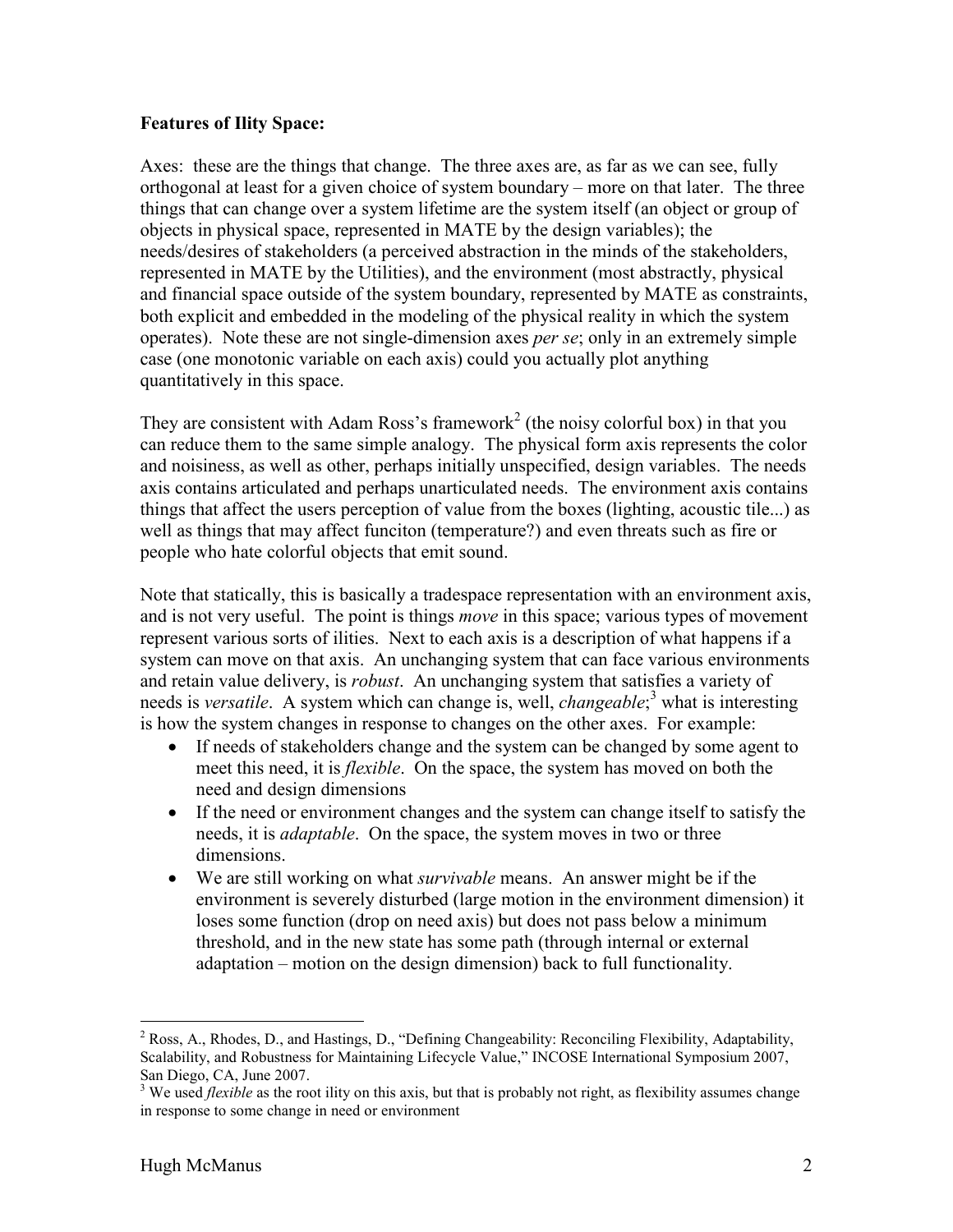## Definition:

Some obvious questions come up with the picture. The first is "what is the system boundary?" The chose of system boundary will dominate how one considers the ilities. For example, the axes are only orthogonal if we answer this question carefully – i.e. the pilot could be a stakeholder with a need (considered outside the system) or an effector of adaptive change (considered inside the system). Lots of other examples could be brought up but his would belabor the hopefully obvious point.

Each dimension also has some key information associated with any change that may happen in it:

- The system may more in the environment dimension by changes in values of know variables (temperature increase); the introduction of new issues (rain?); intentional change (use in the desert – sand?) or even hostile attack. These are examples, not a complete list. The key question is "who (or what) is driving the change?
- The system may change in the design dimension by a variety of mechanisms. We could ask who effects the change – architect, designer, purchaser, user, hacker, $4\overline{4}$ etc. A related question would be where in the lifecycle value stream does the change occur – architectural concept, detailed design, purchase, customized service live, or life extension/modification?
- The utility dimension is defined by the stakeholder defining the utility. Each stakeholder's needs may change through a variety of mechanisms, including the articulation of previously unarticulated value, changes in the perceived or actual use situation, and the adding or subtracting of stakeholders from a multistakeholder set. The key question – who defines the need?

## Using the Framework

If the key questions are answered we can use the framework to formalize and visualize an instance of "ility" behavior. Let's define a system defined by a spacecraft, and its command communications system and operator. It exists in the natural environment of some orbit. It satisfies the needs for a service (e.g. communications) for some stakeholders. Statically, it initially occupies a point A in ility space.

The environment changes (a solar storm creating a noisy signal, for example). The system moves "up" in the environment dimension. Does this degrade its performance? If not, it occupies point **B**, and is *robust* to this environment change. If performance is affected by the environment change, the system moves to some point  $\bf{C}$  (along curve AC), which may not satisfy the user. However, we have noted that the operator is part of the system; if the operator commands the vehicle to take measures to counteract the environment change (more power?) then the system moves, by internal mechanisms, to point D, which again satisfies the user. By our definitions, the system has shown itself to be *adaptable*. Typically, an adaptive system might follow the curve **AD**, continuously adapting to the environment to maintain user satisfaction.

 4 post-user or alternate-user stakeholder who changes the product to unexpected ends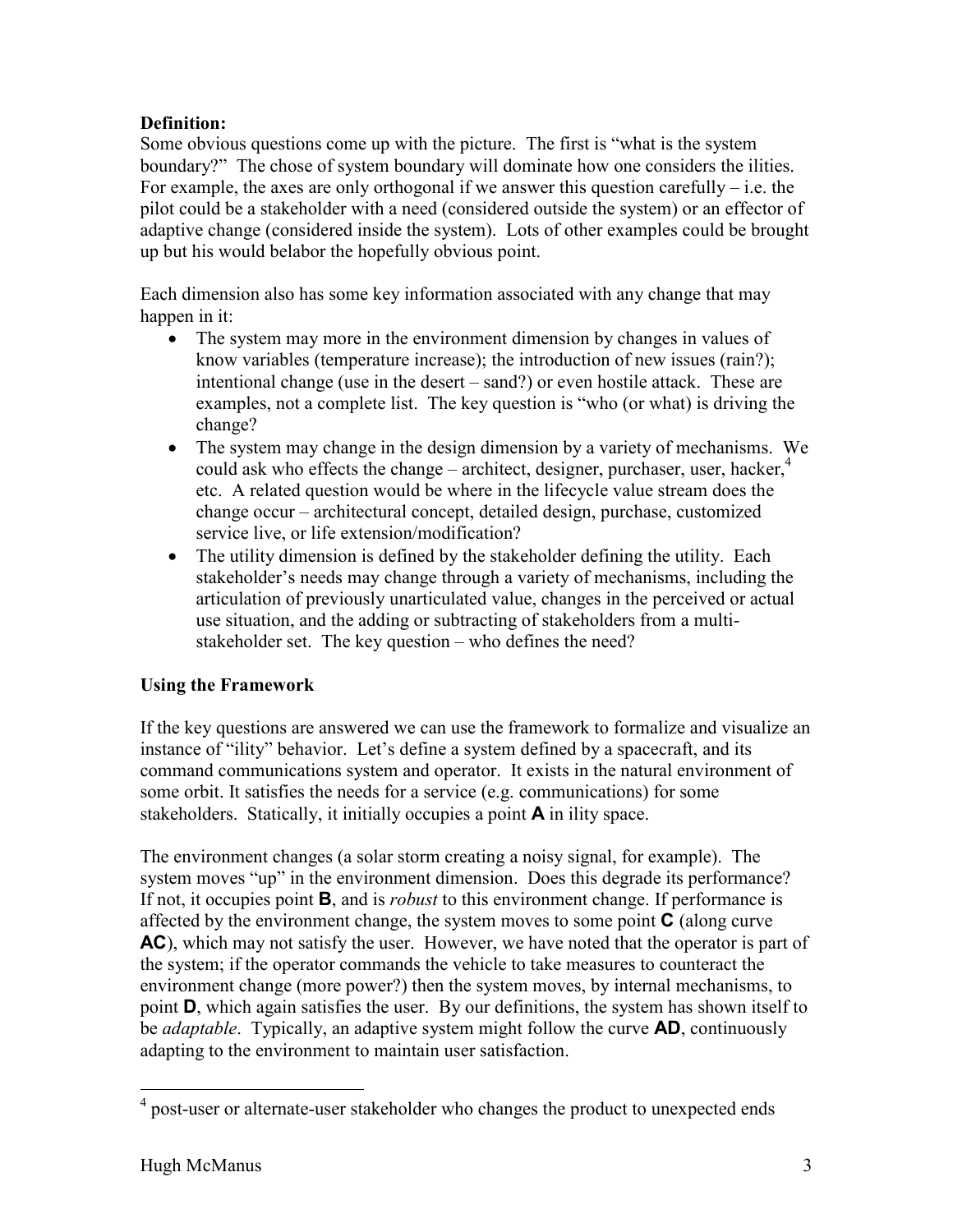

If the operator did not have the authority to alter the system sufficiently to react to the change, an outside actor (the company?) might arrange a more drastic change (reshuffling transponders between customers?). This would be an example of a flexible system, and might follow the more reactive path **AC - CD**.

A few other notes on the figure. The surface **ACD** is a patch of the surface of possible states for the system. It is more likely a volume, but ideally you would want to keep the system on the optimum surface, where maximum needs were satisfied for a given environment.<sup>5</sup> As drawn, point  $\bf{B}$  is outside the "envelope" for this system. A robust system, perhaps one with extra margin, would move the surface up and to the left, such that point  $\bf{B}$  is on or inside the envelope. Note that in this case, point  $\bf{A}$ , which is the normal operation point, would be suboptimal (not on the surface) – typical of a system that obtains robustness by the crude mechanism of extra margin.

<sup>&</sup>lt;sup>5</sup> This could get complicated if the changes were expensive – you would then want to optimize the navigation through the space to get maximum value for money!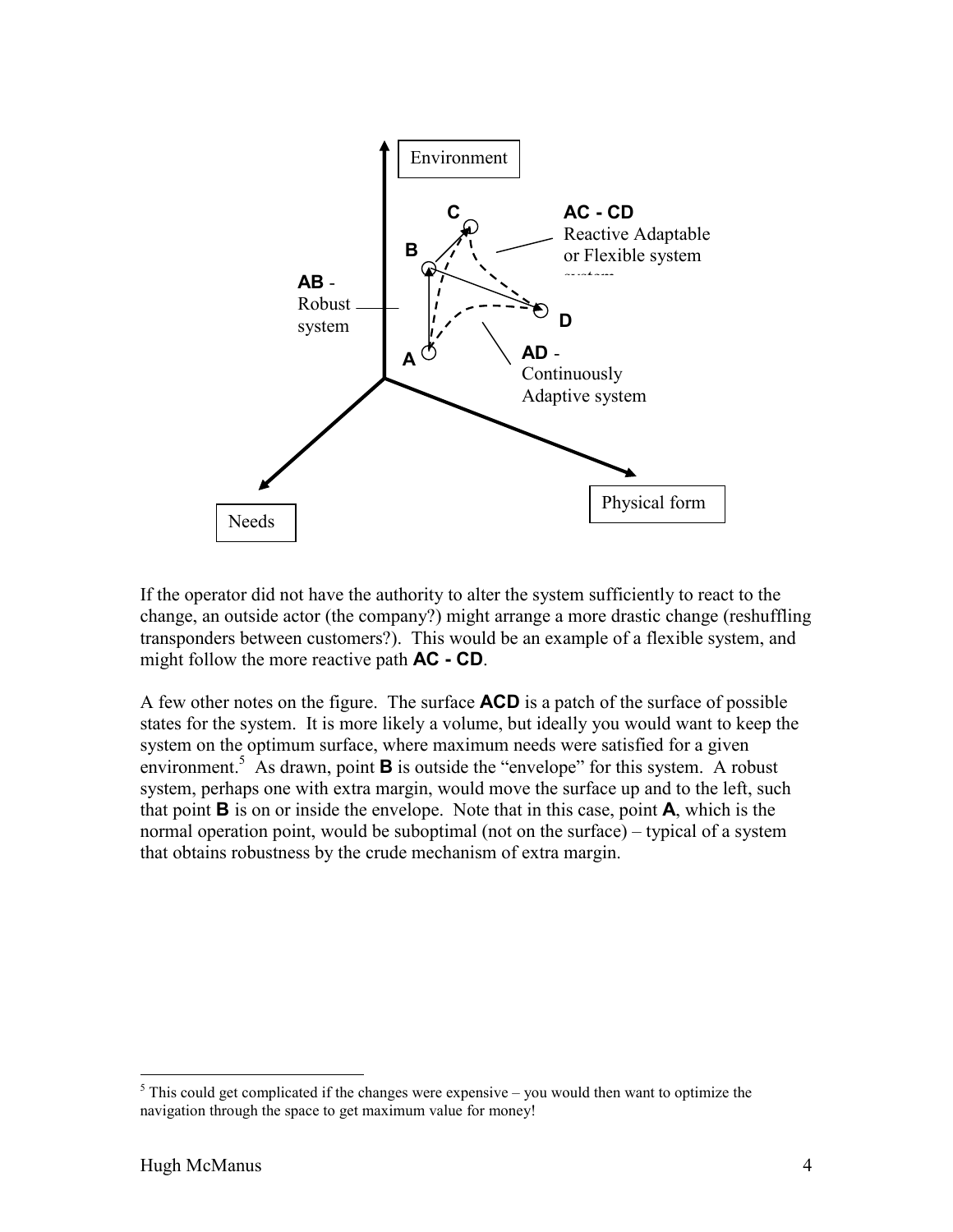

The above figure illustrates another ility story. If the system is initially at point **C**, and user needs change such that more performance is desired, a versatile system could occupy point B, satisfying the needs without change in physical form. A flexible system (assuming here a change effected by an outside actor) could change its form to satisfy the need at point D. Note the use of the word flexible in both of the figures, driven by the definition that flexibility is change driven by some actor outside the system. This suggests a possible rethinking – should we define flexible in terms of changing to satisfy needs, and adaptable in terms of changing in response to environments? Not sure of the answer, but interesting that the question is raised by playing with the framework.

The framework brings up issues:

- Complexity the system boundaries, and the definitions required on each axis, show that a given (sub) system may have many ility spaces. This is not too bad though – there are many possible "cuts" at a MATE space as well, and that does not negate the usefulness of the tradespace representation as an analysis and communication tool.
- Still, it is likely that this concept will remain an idea-generating tool, and possibly a presentation tool for a sophisticated audience.
- $\bullet$  It does appear useful for framing the problem just the process of drawing the above diagrams clarifies things. Suggest we adopt this as a framing concept and see how our various ideas fit.